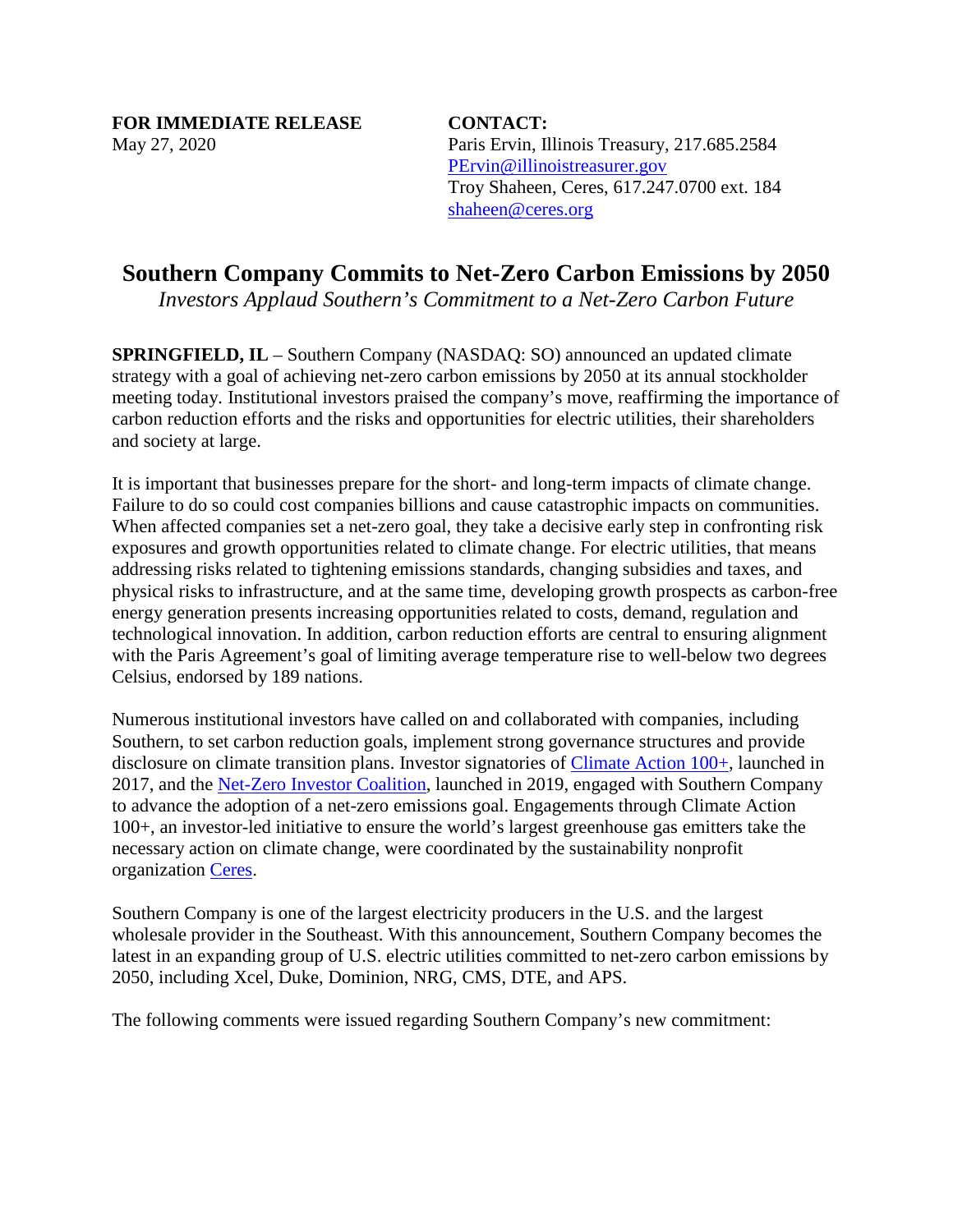## **Illinois State Treasurer Michael Frerichs:**

 "Climate change presents serious risks – and opportunities – to companies and investors. critical that companies set goals, build plans and marshal the resources necessary to milestone for the company and the industry – and it affirms the value of engagement and Majority Action, has led a constructive dialogue with the company. Southern's goal To thrive in the face of such a transformative, systemic threat such as climate change, it is ensure long-term sustainability. Southern's commitment to net-zero is an important between shareholders and companies, as our investor group, with the support of Ceres of net-zero carbon emissions by 2050 is a step in the right direction, and I look forward to future discussions on the company's efforts to realize this objective."

# **California State Teachers' Retirement System (CalSTRS) CEO Jack Ehnes:**

"As a global institutional investor with a long-term focus, CalSTRS recognizes that climate change presents a material and existential risk to society and the economy. CalSTRS has a long history of engaging Southern Company, including more recently through its leadership in the Climate Action 100+ investor engagement group. We are encouraged by the company's net-zero announcement and recognize the work that the board, the management team and staff are doing to carry out this commitment and help transition the United States to a low-carbon economy. We look forward to continuing our work with Southern Company."

# **New York City Comptroller Scott M. Stringer:**

 "Climate change is the fight of our lives -- and we need to turn the page on the fossil fuel infrastructure of the past, and invest in clean, renewable and sustainable power. I commend Southern Company for committing to this net-zero emissions goal, because decarbonization is not just a moral imperative, it's a financial necessity. Mobilizing for the planet goes hand-in-hand with protecting our pensions."

## **Connecticut State Treasurer Shawn Wooden:**

"As a long-term investor in Southern Company, we are pleased to see their commitment to the important goal of net-zero emissions, and grateful for the collaboration with other institutional investors in getting them there. This commitment is a crucial step forward in ensuring progress in the electric utilities sector toward a sustainable platform for meeting our energy needs. The negative impacts of climate change call on us to treat this crisis with a sense of urgency, and the time for action is now."

# **Mindy Lubber, CEO and President of Ceres, and a member of the Climate Action 100+ global steering committee:**

"The U.S. power sector has a pivotal role to play in the transition to a net-zero emissions economy. It is very encouraging to see Southern Company's increased ambition reflected in its net-zero emissions goal and its open approach to engaging with key investors and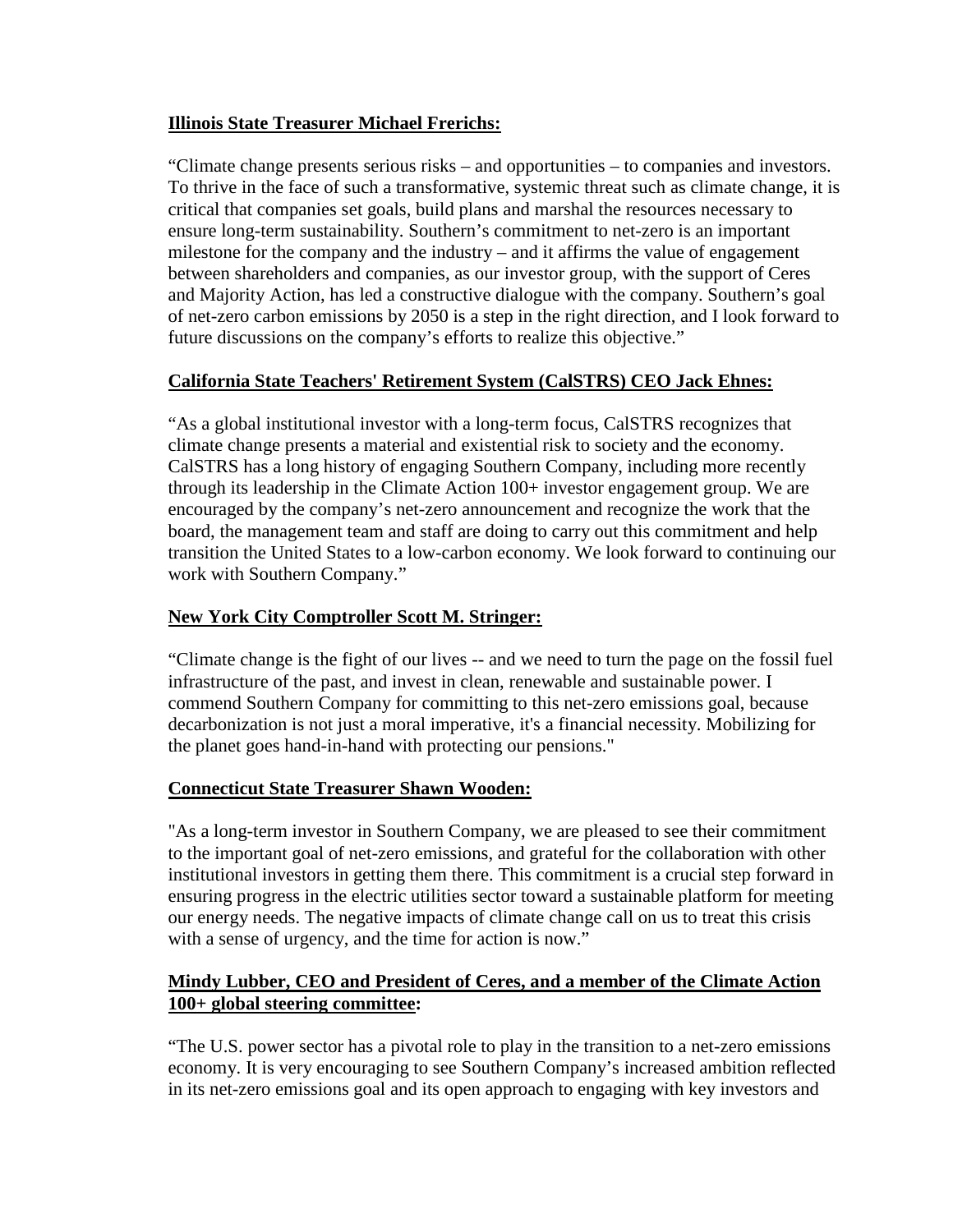other stakeholders on climate action. We will continue to urge Southern Company to increase its investments in renewable energy, energy efficiency, and electrification of transportation to achieve its goal."

#### **Carola van Lamoen, Head of Active Ownership, Robeco:**

 the largest systemic risks we must manage. We support Southern Company's new goal of leadership. We thank Southern Company for the productive dialogues we have held over "As long-term sustainable institutional investors, we believe climate change to be one of net-zero carbon emissions by 2050. It is an important milestone towards aligning its corporate strategy with a low-carbon economy, as well as a strong demonstration of the past couple of years on the matter. We look forward to continuing working with the company on fully aligning its business with the climate goals of the Paris Agreement."

## **As You Sow:**

 concerned about the full scope of our company's climate impacts and will continue to "We commend Southern for committing to net zero emissions and look forward to more clarity on how it will achieve this new target, especially with regard to its large natural gas fleet. Having worked with Southern over several years, we recognize that Southern's net zero target is an important step in the right direction. As investors, we remain work with Southern as it transitions to a pathway that fully aligns with the crucial 1.5 degree Celsius goal of the Paris Climate Agreement."

## **Majority Action:**

 zero carbon emissions economy-wide and limiting warming to 1.5 degrees Celsius. For "We welcome Southern Company's commitment to achieve net-zero carbon emissions by 2050, in line with the guidance of the Intergovernmental Panel on Climate Change. Fully decarbonizing the electricity sector as rapidly as possible is the lynchpin of achieving net-Southern, as with other companies in the electric power sector, achieving net-zero carbon emissions by 2050 will require fundamental realignment of both planned capital expenditures and policy influence activity. We look forward to engaging with Southern on its plans to do so."

## **Rebecca Myatt, Portfolio Manager – First State Investments Global Listed Infrastructure:**

 business in a different way to achieve a greater goal. As long-term shareholders in listed "I am most encouraged by Southern Company's commitment to Net-Zero. This move reflects the importance of taking action to combat climate change, one of the greatest challenges facing the planet. It demonstrates Southern Company is willing to listen, and act, to address the long-term needs of all stakeholders alike - customers, employees and shareholders. It also shows a preparedness to embrace change and to operate their infrastructure assets globally we look forward to continued engagement with Southern Company in the future."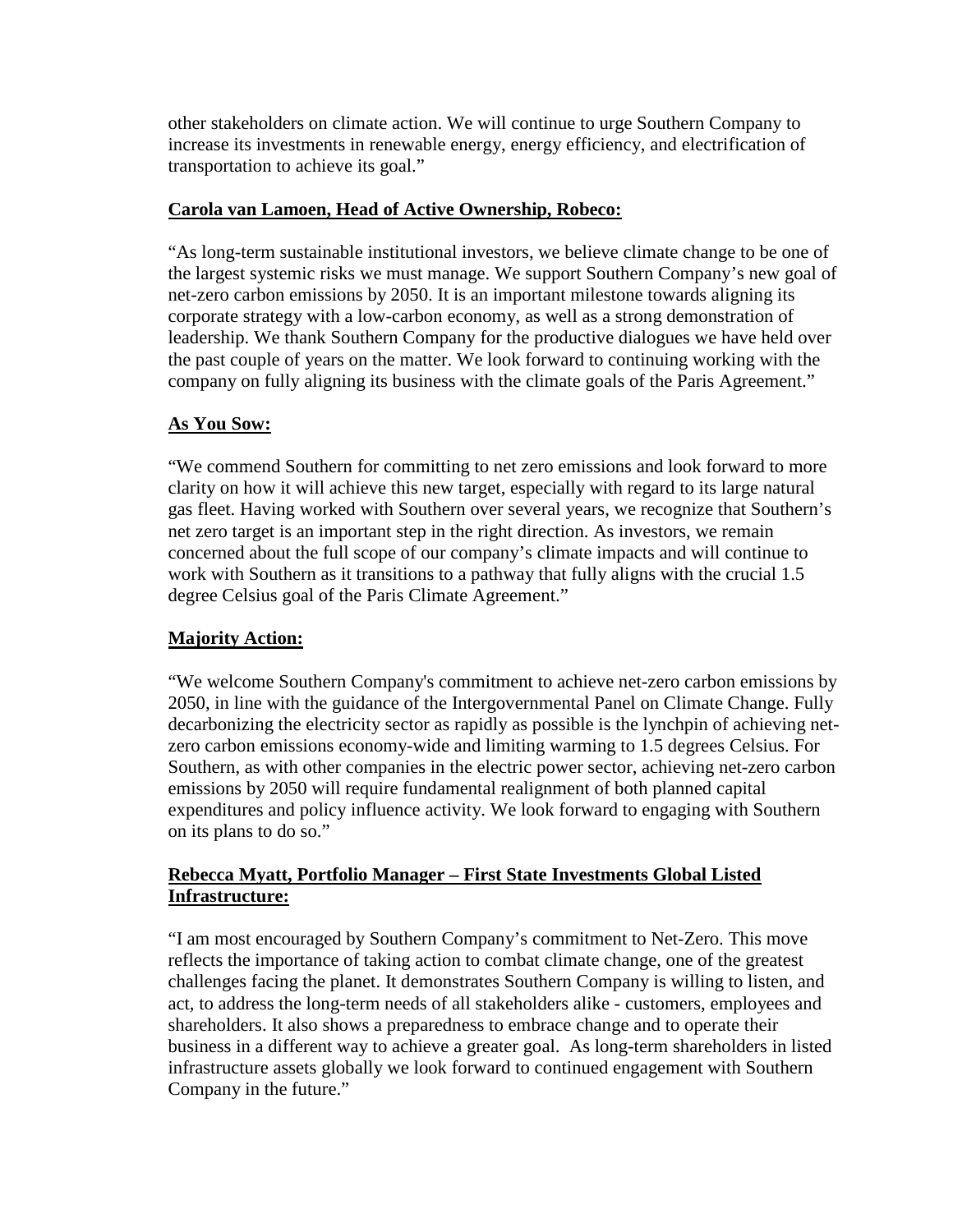## **Praxis Mutual Funds:**

"We applaud Southern Company for its commitment to net-zero carbon emissions by 2050. Setting such a goal and developing an implementation plan are necessary parts of the transition to a low-carbon economy. As a long-term investor in many companies, we appreciate the opportunity to engage with companies like Southern on critical issues like climate change that will increase in importance over time."

## **Local Authority Pension Fund Forum:**

 encourage peers to follow suit." "The Local Authority Pension Fund Forum (LAPFF) believes climate change presents a significant risk to investors and, as such, all companies should be committed to achieving net-zero carbon emissions by 2050. The Forum welcomes Southern's commitment to addressing the very real negative consequences of climate change and hope by doing so

###

## *About the Illinois Treasurer*

*As Illinois State Treasurer, Michael Frerichs is the state's Chief Investment and Banking Officer and actively manages approximately \$31 billion. The portfolio includes \$13 billion in state funds, \$12 billion in college and retirement savings plans and \$6 billion on behalf of local and state governments. The investment approach is cautious to ensure the preservation of capital and returns \$42 to the state for every \$1 spent in operations. Frerichs' office protects consumers by safeguarding more than \$3 billion in unclaimed property, encouraging savings plans for college or trade school, increasing financial education, assisting people with disabilities save without losing government benefits, and removing barriers to a secure retirement. The Treasurer's Office predates Illinois incorporation in 1818. Voters in 1848 chose to make it an elected office* 

## *About CalSTRS*

*CalSTRS provides a secure retirement to more than 964,000 members whose CalSTRS-covered service is not eligible for Social Security participation. Members retire on average after more than 24 years in the classroom with a monthly benefit of approximately \$4,547. Established in 1913, CalSTRS is the largest educator-only pension fund in the world with approximately \$239.3 billion in assets under management as of April 30, 2020. CalSTRS demonstrates its strong commitment to long-term corporate sustainability principles in its annual Global Reporting Initiative [Sustainability Report.](https://www.calstrs.com/2018-19-sustainability-report) For more information, visit [CalSTRS.com.](https://CalSTRS.com)* 

## *About the New York City Comptroller*

*Comptroller Stringer serves as a trustee on the New York City Employees' Retirement System, the Teachers' Retirement System, the New York City Police Pension Fund and the New York City Fire Department Pension Fund, and the investment advisor to and custodian of the above New York City Pension Funds and the Board of Education Retirement System. The five New York City Pension Funds had combined assets under management of \$211.2 billion at February 28, 2020.*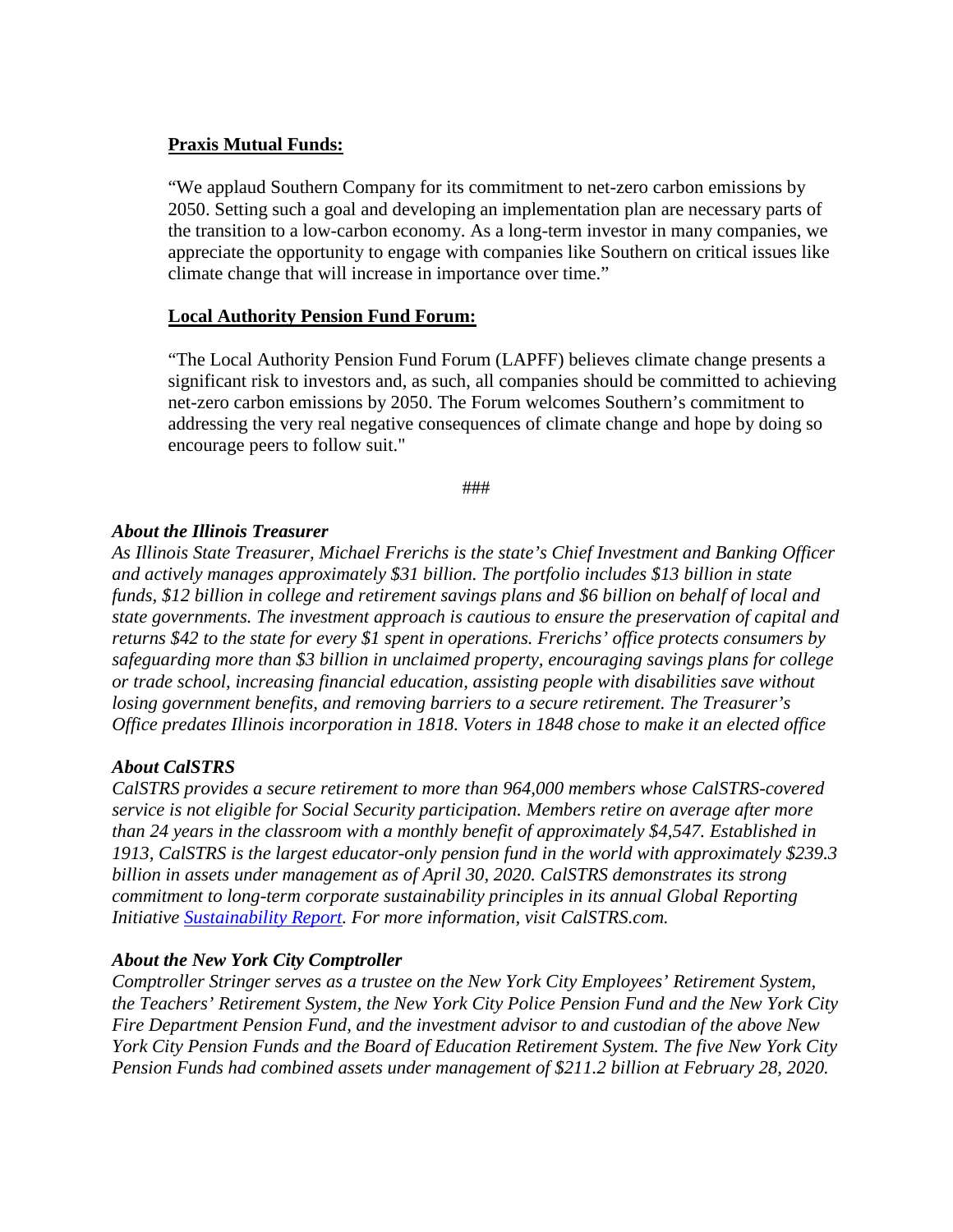#### *About the Connecticut Treasurer*

 *throughout the state. Learn more [here.](https://urldefense.proofpoint.com/v2/url?u=https-3A__portal.ct.gov_OTT_About-2Dthe-2DTreasury_Overview&d=DwMGaQ&c=euGZstcaTDllvimEN8b7jXrwqOf-v5A_CdpgnVfiiMM&r=-qdOtDFIZCQnHwe0xdc8P4iH6Ndpm80kLBkQ90CxxiE&m=f1RhzHqHdS8CualwKxLkUaGUutJtVvrJU1maAaFaFds&s=st65JyyyX71YO-ju0W7tBE-nSDd_dWRdOZcplzrS8_Q&e=) Shawn T. Wooden is the State Treasurer for the State of Connecticut, where he is focused on strengthening Connecticut's economy and the financial wellbeing of families and businesses in the state. As principal fiduciary for Connecticut's six State pension and nine State trust funds, Treasurer Wooden is responsible for prudently managing the more than \$34 billion in assets for approximately 194,000 teachers, state and municipal employees, and retirees who are pension plan participants and beneficiaries as well as academic programs, grants, and initiatives* 

#### *About Ceres*

*Ceres is a sustainability nonprofit organization working with the most influential investors and companies to build leadership and drive solutions throughout the economy. Through powerful networks and advocacy, Ceres tackles the world's biggest sustainability challenges, including climate change, water scarcity and pollution, and inequitable workplaces. For more information, visit<www.ceres.org> and follow @CeresNews.* 

#### *About Climate Action 100+*

*Climate Action 100+ is an investor initiative to ensure the world's largest corporate greenhouse gas emitters take necessary action on climate change. More than 450 investors with more than \$40 trillion in assets collectively under management are engaging companies on improving governance, curbing emissions and strengthening climate-related financial disclosures. The companies include 100 'systemically important emitters', accounting for two-thirds of annual global industrial emissions, alongside more than 60 others with significant opportunity to drive the clean energy transition. Launched in December 2017, Climate Action 100+ is coordinated by five partner organisations: Asia Investor Group on Climate Change [\(AIGCC\)](https://www.aigcc.net/); Ceres [\(Ceres\)](https://www.ceres.org/); Investor Group on Climate Change [\(IGCC\)](https://igcc.org.au/); Institutional Investors Group on Climate Change [\(IIGCC\)](https://www.iigcc.org/news/leading-investors-welcome-bp-backing-of-shareholder-resolution-on-climate-change/) and Principles for Responsible Investment [\(PRI\)](https://www.unpri.org/). These organisations, along with five investor representatives from AustralianSuper, California Public Employees' Retirement System (CalPERS), HSBC Global Asset Management, Ircantec and Manulife Asset Management, form the global Steering Committee for the initiative. Follow us on Twitter: @ActOnClimate100.* 

#### *About Majority Action*

*Majority Action is a nonprofit organization dedicated to empowering shareholders to hold corporations accountable to high standards of long-term value creation, corporate governance, and social responsibility. [www.majorityaction.us](http://www.majorityaction.us/)* 

#### *About Robeco*

 *information is available at [www.robeco.com.](http://www.robeco.com/) Robeco is a pure-play international asset manager founded in 1929 with headquarters in Rotterdam, the Netherlands, and 17 offices worldwide. A global leader in sustainable investing since 1995, its unique integration of sustainable as well as fundamental and quantitative research enables the company to offer institutional and private investors an extensive selection of active investment strategies, for a broad range of asset classes. As at 31 December 2019, Robeco had EUR 173 billion in assets under management, of which EUR 149 billion is committed to ESG integration. Robeco is a subsidiary of ORIX Corporation Europe N.V. More*